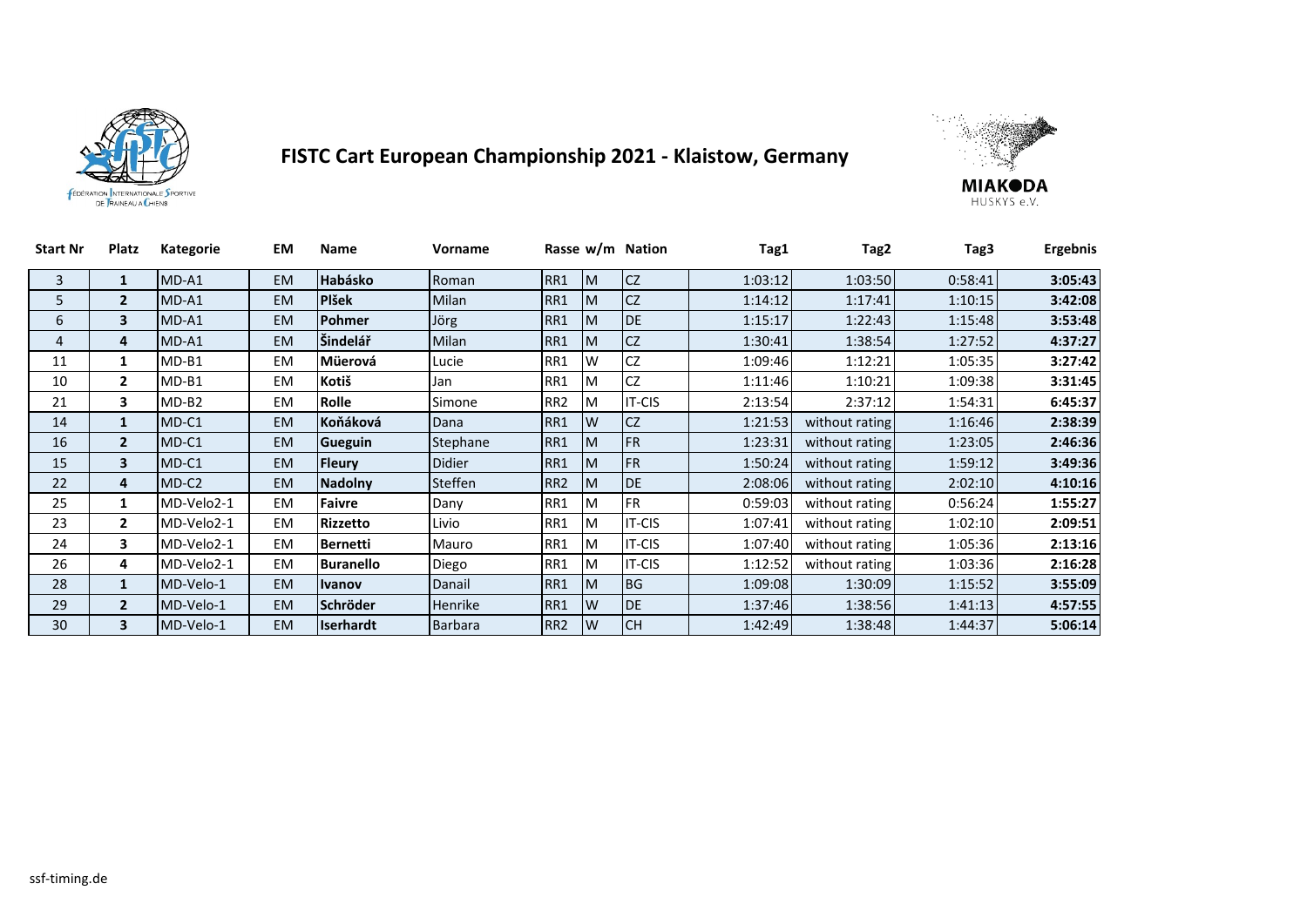



| Start Nr | Platz                   | <b>Kategorie</b> | ΕM        | Name             | Vorname       |                 |          | Rasse w/m Nation | Tag1       | Tag2       | Tag3       | <b>Ergebnis</b> |
|----------|-------------------------|------------------|-----------|------------------|---------------|-----------------|----------|------------------|------------|------------|------------|-----------------|
|          |                         |                  |           |                  |               |                 |          |                  |            |            |            |                 |
| 39       | $\mathbf{1}$            | A1               | <b>EM</b> | Wiatowski        | Andreas       | RR1             | M        | DE               | 0:24:12    | 0:23:22    | 0:23:33    | 1:11:07         |
| 38       | $\mathbf{2}$            | A1               | <b>EM</b> | Galisch          | Kerstin       | RR1             | W        | <b>DE</b>        | 0:24:59    | 0:23:05    | 0:25:35    | 1:13:39         |
| 40       | 3                       | A1               | <b>EM</b> | Wiatowski        | Angela        | RR1             | W        | DE               | 0:29:46    | 0:29:10    | 0:30:10    | 1:29:06         |
| 55       | $\mathbf{1}$            | <b>B1</b>        | <b>EM</b> | Herdegen         | Andrea        | RR1             | W        | <b>DE</b>        | 0:18:54    | 0:18:10    | 0:17:35    | 0:54:39         |
| 54       | $\overline{2}$          | <b>B1</b>        | <b>EM</b> | <b>Berende</b>   | Bogdan        | RR1             | M        | <b>RO</b>        | 0:20:58    | 0:17:18    | 0:17:03    | 0:55:19         |
| 52       | 3                       | <b>B1</b>        | <b>EM</b> | Schmølz          | Knud          | RR1             | <b>M</b> | <b>DK</b>        | 0:19:50    | 0:19:33    | 0:19:29    | 0:58:52         |
| 76       | 4                       | <b>B1</b>        | <b>EM</b> | Ludovic          | Ramin         | RR1             | M        | <b>FR</b>        | 0:20:23    | 0:19:43    | 0:19:27    | 0:59:33         |
| 56       | 5                       | <b>B1</b>        | <b>EM</b> | <b>Cattel</b>    | Patrick       | RR1             | <b>M</b> | FR               | 0:21:23    | 0:21:09    | 0:20:51    | 1:03:23         |
| 50       | 6                       | <b>B1</b>        | <b>EM</b> | <b>Zetek</b>     | Václav        | RR1             | M        | CZ               | 0:21:45    | 0:21:35    | 0:21:05    | 1:04:25         |
| 51       | $\overline{7}$          | <b>B1</b>        | <b>EM</b> | <b>Stejskal</b>  | Jiří          | RR1             | M        | CZ               | 0:26:47    | 0:23:23    | 0:26:06    | 1:16:16         |
| 53       | 8                       | <b>B1</b>        | <b>EM</b> | <b>Bingießer</b> | Christian     | RR1             | M        | <b>DE</b>        | 0:33:07    | 0:33:43    | 0:36:15    | 1:43:05         |
| 61       | 1                       | <b>B2</b>        | <b>EM</b> | <b>Brendel</b>   | Domninik      | RR <sub>2</sub> | M        | DE               | 0:32:51    | 0:32:00    | 0:32:29    | 1:37:20         |
|          |                         | <b>B2</b>        | <b>EM</b> | Klotsch          | Kilyan        | RR <sub>2</sub> | M        | DE               | <b>DNS</b> | <b>DNS</b> | <b>DNS</b> |                 |
|          |                         | <b>B2</b>        | EM        | Sauerhöfer       | Bernd         | RR <sub>2</sub> | M        | DE               | <b>DNS</b> | <b>DNS</b> | <b>DNS</b> |                 |
|          |                         | <b>B2</b>        | <b>EM</b> | Klotsch          | Andrea        | RR <sub>2</sub> | W        | DE               | <b>DNS</b> | <b>DNS</b> | <b>DNS</b> |                 |
| 75       | $\mathbf{1}$            | C <sub>1</sub>   | <b>EM</b> | <b>Chappe</b>    | Pierre        | RR1             | M        | <b>FR</b>        | 0:10:54    | 0:10:53    | 0:10:46    | 0:32:33         |
| 78       | $\overline{2}$          | C <sub>1</sub>   | <b>EM</b> | <b>Chevalley</b> | Anthony       | RR1             | M        | <b>FR</b>        | 0:11:19    | 0:10:47    | 0:10:50    | 0:32:56         |
| 74       | $\overline{\mathbf{3}}$ | C <sub>1</sub>   | <b>EM</b> | <b>Durio</b>     | Valentina     | RR1             | IW       | <b>IT-CIS</b>    | 0:12:05    | 0:10:54    | 0:10:55    | 0:33:54         |
| 72       | 4                       | C <sub>1</sub>   | <b>EM</b> | <b>Berende</b>   | Damaschin     | RR1             | M        | <b>RO</b>        | 0:11:37    | 0:11:07    | 0:11:27    | 0:34:11         |
| 69       | 5                       | C <sub>1</sub>   | <b>EM</b> | Zasadil          | Roman         | RR1             | <b>M</b> | CZ               | 0:11:39    | 0:11:35    | 0:11:29    | 0:34:43         |
| 71       | 6                       | C <sub>1</sub>   | <b>EM</b> | <b>Bramowski</b> | Götz          | RR1             | M        | <b>DE</b>        | 0:11:46    | 0:11:46    | 0:11:44    | 0:35:16         |
| 77       | $\overline{7}$          | C <sub>1</sub>   | <b>EM</b> | <b>Devos</b>     | Cedric        | RR1             | M        | FR               | 0:13:05    | 0:13:16    | 0:13:21    | 0:39:42         |
| 70       | 8                       | $C1-J$           | <b>EM</b> | <b>Speer</b>     | <b>Niclas</b> | RR1             | M        | DE               | 0:16:05    | 0:16:06    | 0:15:45    | 0:47:56         |
| 73       | 9                       | C1               | <b>EM</b> | Alexandru        | Achim         | RR1             | M        | <b>RO</b>        | 0:23:17    | 0:14:47    | 0:14:44    | 0:52:48         |
| 87       | $\mathbf{1}$            | C <sub>2</sub>   | <b>EM</b> | <b>Voicu</b>     | Bogdan        | RR <sub>2</sub> | M        | <b>RO</b>        | 0:24:06    | 0:23:47    | 0:24:17    | 1:12:10         |
|          |                         | C <sub>2</sub>   | EM        | Perrin           | Raphael       | RR3             | M        | ${\sf FR}$       | <b>DNS</b> | <b>DNS</b> | <b>DNS</b> |                 |
|          |                         | C <sub>2</sub>   | <b>EM</b> | Sibisan          | Daniel        | RR4             | M        | <b>RO</b>        | <b>DNS</b> | <b>DNS</b> | <b>DNS</b> |                 |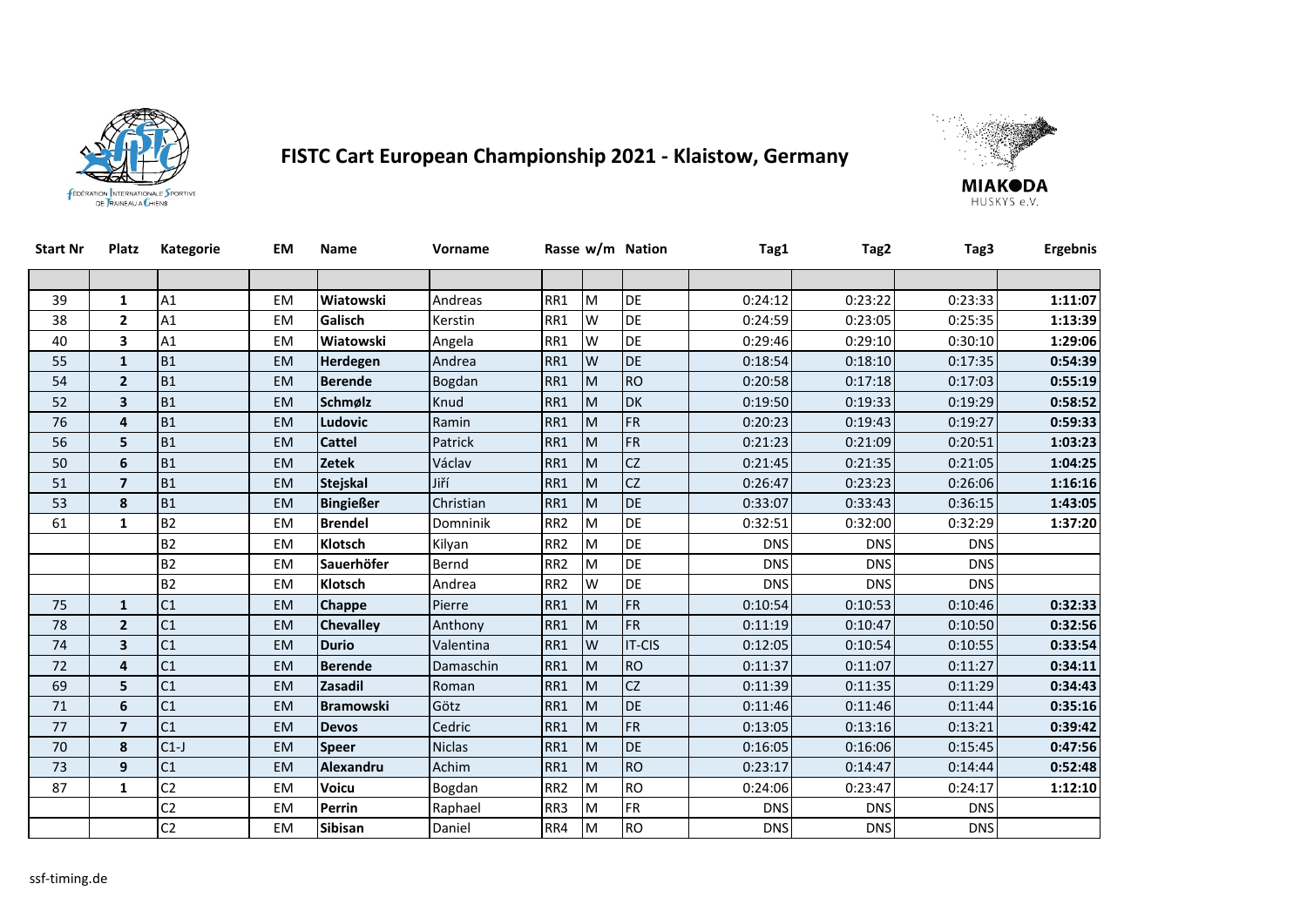



| <b>Start Nr</b> | <b>Platz</b>   | <b>Kategorie</b>     | EM        | Name              | Vorname         |                 |           | Rasse w/m Nation | Tag1       | Tag2       | Tag3       | Ergebnis   |
|-----------------|----------------|----------------------|-----------|-------------------|-----------------|-----------------|-----------|------------------|------------|------------|------------|------------|
| 93              | $\mathbf{1}$   | $D1-J$               | <b>EM</b> | Gueguin           | Emilie          | RR1             | IW        | <b>FR</b>        | 0:16:38    | 0:16:44    | 0:16:36    | 0:49:58    |
| 92              | $\overline{2}$ | $D1-J$               | EM        | <b>Devos</b>      | Victoria        | RR1             | W         | <b>FR</b>        | 0:17:38    | 0:18:04    | 0:18:38    | 0:54:20    |
| 91              | 3              | D <sub>1</sub>       | <b>EM</b> | Rademacher        | Tino            | RR1             | <b>IM</b> | DE               | 0:23:48    | 0:24:04    | 0:24:48    | 1:12:40    |
| 218             | $\mathbf{1}$   | D <sub>2</sub>       | EM        | <b>Hainau</b>     | Joceline        | RR <sub>2</sub> | W         | <b>FR</b>        | 0:16:44    | 0:17:14    | 0:17:55    | 0:51:53    |
| 219             | $\mathbf{2}$   | D <sub>2</sub>       | EM        | <b>Brocard</b>    | Marc            | RR <sub>2</sub> | M         | <b>FR</b>        | 0:17:40    | 0:18:09    | 0:17:40    | 0:53:29    |
| 217             | 3              | D <sub>2</sub>       | EM.       | Catel             | Patrick         | RR <sub>2</sub> | M         | <b>FR</b>        | 0:25:18    | 0:22:24    | 0:21:56    | 1:09:38    |
| 133             | $\mathbf{1}$   | Velo2-1              | <b>EM</b> | Klatt             | <b>Matthias</b> | RR1             | M         | DE               | 0:11:26    | 0:11:55    | 0:11:48    | 0:35:09    |
| 117             | $\overline{2}$ | Velo2-1              | <b>EM</b> | <b>Deyssard</b>   | Jerome          | RR1             | <b>IM</b> | <b>FR</b>        | 0:11:49    | 0:12:06    | 0:12:49    | 0:36:44    |
| 132             | 3              | Velo2-1              | <b>EM</b> | <b>Finzel</b>     | Stefan          | RR1             | M         | DE               | 0:12:48    | 0:13:20    | 0:13:07    | 0:39:15    |
| 131             | 4              | Velo2-1              | EM        | <b>Falke</b>      | Ralf            | RR1             | M         | DE               | 0:13:39    | 0:12:40    | 0:13:21    | 0:39:40    |
| 141             | $\mathbf{1}$   | Velo2-1              | EM        | Roland            | Nathalie        | RR1             | W         | <b>FR</b>        | 0:11:50    | 0:11:21    | 0:11:11    | 0:34:22    |
| 140             | $\mathbf{2}$   | Velo2-1              | EM        | Chappe            | Jeromine        | RR1             | W         | <b>FR</b>        | 0:11:27    | 0:11:25    | 0:12:31    | 0:35:23    |
| 137             | 3              | Velo2-1              | EM        | Werner            | Jessica         | RR1             | W         | <b>DE</b>        | 0:12:36    | 0:11:52    | 0:12:12    | 0:36:40    |
| 139             | 4              | Velo2-1              | EM        | <b>Raab-Cantu</b> | <b>Brigitte</b> | RR1             | W         | <b>DE</b>        | 0:12:44    | 0:12:34    | 0:13:05    | 0:38:23    |
| 220             | 5              | Velo2-1              | EM        | Priebe            | Nicole          | RR1             | W         | <b>DE</b>        | 0:13:06    | 0:12:55    | 0:12:54    | 0:38:55    |
| 138             | 6              | Velo <sub>2</sub> -1 | EM        | <b>Bingießer</b>  | Alexandra       | RR1             | W         | DE               | 0:16:28    | 0:17:30    | 0:16:42    | 0:50:40    |
| 113             | $\mathbf{1}$   | Velo-1               | <b>EM</b> | Reistetter        | Roman           | RR1             | <b>IM</b> | <b>SK</b>        | 0:10:40    | 0:10:56    | 0:11:10    | 0:32:46    |
| 119             | $\overline{2}$ | Velo-1-J             | <b>EM</b> | <b>Picard</b>     | Erwan           | RR1             | <b>M</b>  | <b>FR</b>        | 0:11:58    | 0:12:10    | 0:11:48    | 0:35:56    |
| 118             | 3              | Velo-1               | <b>EM</b> | <b>Devos</b>      | Vincent         | RR1             | <b>M</b>  | <b>FR</b>        | 0:12:58    | 0:12:43    | 0:13:00    | 0:38:41    |
| 120             | 4              | Velo-1               | <b>EM</b> | <b>Decouteix</b>  | Michel          | RR1             | <b>M</b>  | <b>FR</b>        | 0:13:00    | 0:13:25    | 0:12:40    | 0:39:05    |
| 116             | 5              | Velo-1               | EM        | <b>Roisin</b>     | Samy            | RR1             | M         | <b>FR</b>        | 0:13:59    | 0:12:56    | 0:12:37    | 0:39:32    |
| 114             | 6              | Velo-1-J             | <b>EM</b> | <b>Kiss-Toth</b>  | <b>Balazs</b>   | RR1             | <b>M</b>  | HU               | 0:13:44    | 0:13:58    | 0:14:00    | 0:41:42    |
| 115             | $\overline{7}$ | Velo-1-J             | <b>EM</b> | Gueguin           | Ewan            | RR1             | M         | <b>FR</b>        | 0:16:14    | 0:15:10    | 0:15:04    | 0:46:28    |
| 112             |                | Velo-1               | <b>EM</b> | <b>Milakovic</b>  | Dejan           | RR1             | M         | <b>SLO</b>       | <b>DNS</b> | <b>DNS</b> | <b>DNS</b> | <b>DNS</b> |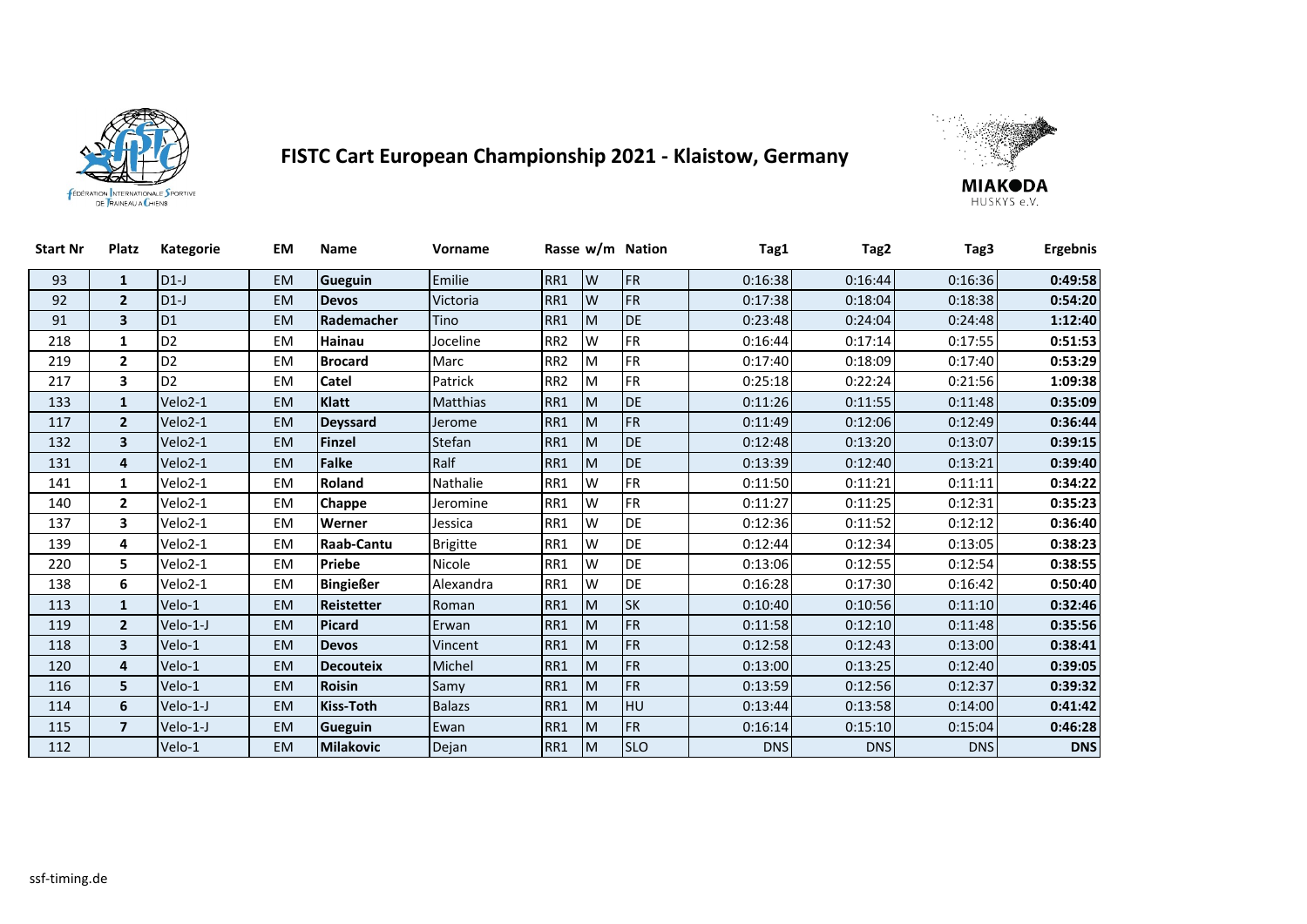



| <b>Start Nr</b> | <b>Platz</b>             | Kategorie    | <b>EM</b> | <b>Name</b>      | Vorname       |                 |   | Rasse w/m Nation | Tag1    | Tag2    | Tag3    | <b>Ergebnis</b> |
|-----------------|--------------------------|--------------|-----------|------------------|---------------|-----------------|---|------------------|---------|---------|---------|-----------------|
| 130             | 1                        | Velo-1       | <b>EM</b> | Chevalley        | Tiffany       | RR1             | W | <b>FR</b>        | 0:11:34 | 0:11:27 | 0:11:25 | 0:34:26         |
| 121             | $\mathbf{2}$             | Velo-1       | EM        | <b>Belzárová</b> | Michaela      | RR1             | W | SK               | 0:11:20 | 0:13:04 | 0:11:36 | 0:36:00         |
| 144             | 3                        | Velo-1       | <b>EM</b> | Fialová          | Eva           | RR1             | W | CZ               | 0:13:03 | 0:12:08 | 0:12:02 | 0:37:13         |
| 126             | 4                        | Velo-1       | EM        | Cantu            | Sabrina       | RR1             | W | DE               | 0:12:48 | 0:12:38 | 0:12:33 | 0:37:59         |
| 128             | 5                        | Velo-1       | EM        | <b>Hristova</b>  | Zlatka        | RR1             | W | BG               | 0:16:17 | 0:15:00 | 0:15:19 | 0:46:36         |
| 122             | 6                        | Velo-1       | <b>EM</b> | Bičkošová        | Lenka         | RR1             | W | <b>SK</b>        | 0:14:47 | 0:16:02 | 0:16:32 | 0:47:21         |
| 129             | $\overline{ }$           | Velo-1       | <b>EM</b> | Angelova         | Lilia         | RR1             | W | BG               | 0:15:22 | 0:16:00 | 0:16:31 | 0:47:53         |
| 124             | 8                        | Velo-1-J     | <b>EM</b> | <b>Szakacs</b>   | Anna Theodora | RR1             | W | HU               | 0:29:55 | 0:18:21 | 0:17:19 | 1:05:35         |
| 125             | 9                        | Velo-1-J     | EM        | <b>Speer</b>     | Linda         | RR1             | W | DE               | 0:24:20 | 0:22:05 | 0:25:27 | 1:11:52         |
| 134             | $\mathbf{1}$             | Velo-2       | <b>EM</b> | <b>Hainau</b>    | Mathieu       | RR <sub>2</sub> | M | FR               | 0:14:05 | 0:13:54 | 0:13:29 | 0:41:28         |
| 101             | $\overline{2}$           | Velo-2       | <b>EM</b> | Hoog             | Jean Michel   | RR <sub>2</sub> | M | <b>FR</b>        | 0:14:24 | 0:14:38 | 0:14:33 | 0:43:35         |
| 102             | 3                        | Velo-2       | <b>EM</b> | Kentzinger       | Theo          | RR <sub>2</sub> | M | FR               | 0:21:45 | 0:14:22 | 0:14:18 | 0:50:25         |
| 100             | 4                        | Velo-2       | <b>EM</b> | <b>Hainau</b>    | Remy          | RR <sub>2</sub> | M | <b>FR</b>        | 0:18:26 | 0:19:04 | 0:21:14 | 0:58:44         |
| 172             | $\mathbf{1}$             | Scooter1-2   | <b>EM</b> | Chappe           | Pierre        | RR1             | M | <b>FR</b>        | 0:11:23 | 0:11:06 | 0:11:02 | 0:33:31         |
| 176             | $\mathbf{2}$             | Scooter1-2   | <b>EM</b> | Lovasová         | Petra         | RR1             | W | CZ               | 0:12:14 | 0:12:19 | 0:12:00 | 0:36:33         |
| 173             | 3                        | Scooter1-2-J | EM        | Ramin            | Enzo          | RR1             | M | <b>FR</b>        | 0:14:19 | 0:12:56 | 0:12:51 | 0:40:06         |
| 169             | 4                        | Scooter1-2   | EM        | Vaško            | Ivan          | RR1             | M | <b>SK</b>        | 0:14:31 | 0:11:59 | 0:14:17 | 0:40:47         |
| 174             | 5                        | Scooter1-2   | <b>EM</b> | Giudice          | Dominique     | RR1             | M | <b>FR</b>        | 0:13:56 | 0:13:55 | 0:15:07 | 0:42:58         |
| 171             | 6                        | Scooter1-2   | EM        | <b>Mrzic</b>     | Alen          | RR1             | M | <b>AUT</b>       | 0:15:00 | 0:16:55 | 0:17:06 | 0:49:01         |
| 170             | $\overline{\phantom{a}}$ | Scooter1-2   | <b>EM</b> | Geshev           | Georgie       | RR1             | M | BG               | 0:25:29 | 0:16:37 | 0:16:55 | 0:59:01         |
| 177             | 8                        | Scooter2-2   | EM        | Grassi           | Stefano       | RR <sub>2</sub> | M | IT-CIS           | 0:20:30 | 0:20:26 | 0:20:29 | 1:01:25         |
| 179             | 9                        | Scooter2-2   | <b>EM</b> | <b>Bingießer</b> | Christian     | RR <sub>2</sub> | M | DE               | 0:22:50 | 0:21:21 | 0:21:38 | 1:05:49         |
| 157             | $\mathbf{1}$             | Scooter1-1   | <b>EM</b> | <b>Finzel</b>    | Stefan        | RR1             | M | DE               | 0:13:50 | 0:13:28 | 0:13:27 | 0:40:45         |
| 156             | $\overline{2}$           | Scooter1-1   | <b>EM</b> | Lučanský         | Patrik        | RR1             | M | <b>SK</b>        | 0:14:12 | 0:14:08 | 0:14:17 | 0:42:37         |
| 158             | 3                        | Scooter1-1   | <b>EM</b> | <b>Kriegel</b>   | Alex          | RR1             | M | <b>FR</b>        | 0:14:59 | 0:15:44 | 0:15:43 | 0:46:26         |
| 160             | 4                        | Scooter1-1   | <b>EM</b> | <b>Kriegel</b>   | Christophe    | RR1             | M | FR               | 0:17:09 | 0:17:06 | 0:17:07 | 0:51:22         |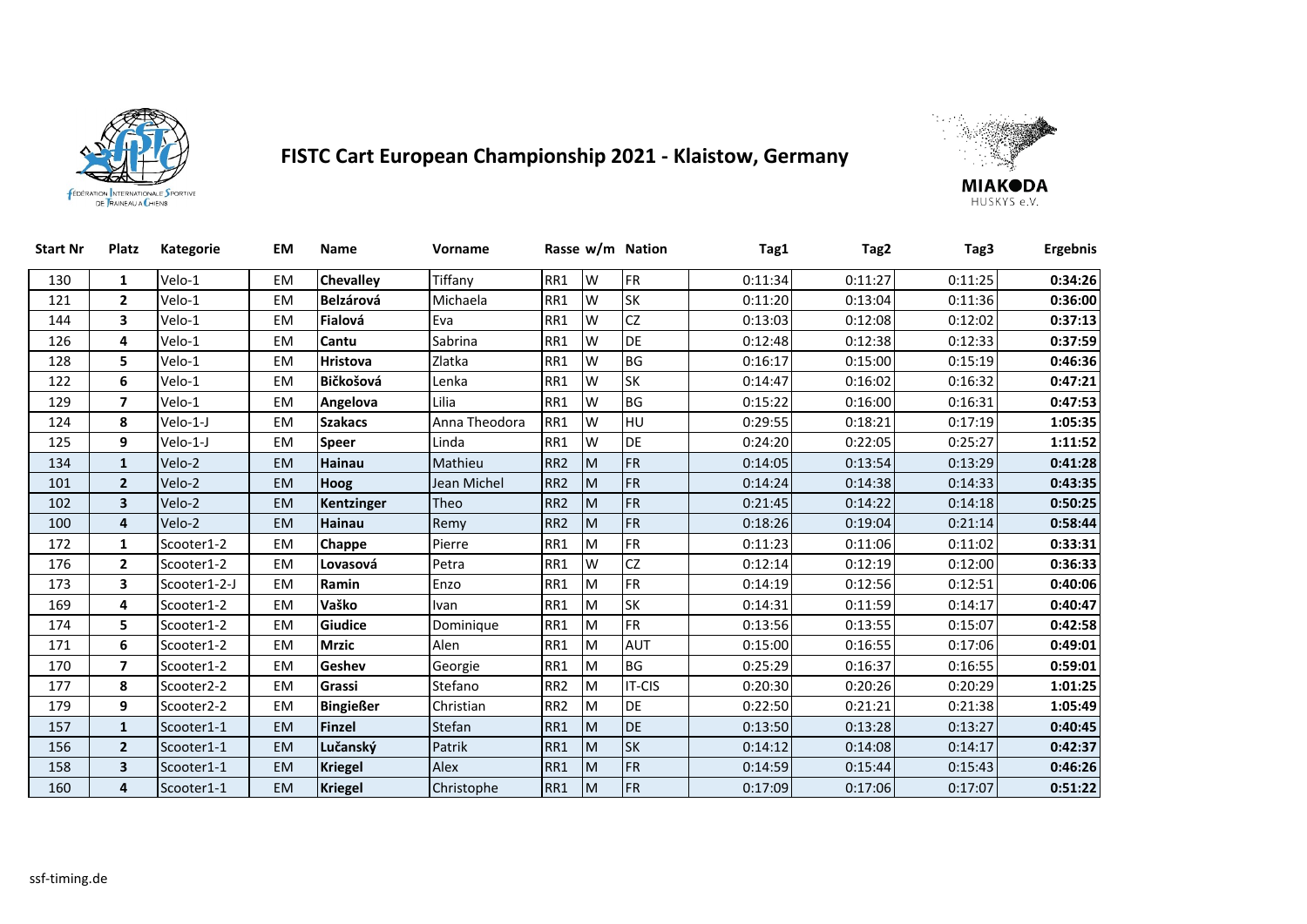



| <b>Start Nr</b> | Platz          | Kategorie       | EM        | <b>Name</b>          | Vorname      |                 |   | Rasse w/m Nation | Tag1       | Tag2       | Tag3       | <b>Ergebnis</b> |
|-----------------|----------------|-----------------|-----------|----------------------|--------------|-----------------|---|------------------|------------|------------|------------|-----------------|
| 165             | $\mathbf{1}$   | Scooter1-1      | EM        | <b>Durio</b>         | Valentina    | RR1             | W | IT-CIS           | 0:14:36    | 0:14:23    | 0:14:42    | 0:43:41         |
| 162             | $\overline{2}$ | Scooter1-1      | EM        | Cantu                | Sabrina      | RR1             | W | <b>DE</b>        | 0:15:09    | 0:15:03    | 0:14:50    | 0:45:02         |
| 166             | 3              | Scooter1-1-J    | EM        | <b>Devos</b>         | Alicia       | RR1             | W | <b>FR</b>        | 0:18:38    | 0:20:13    | 0:19:33    | 0:58:24         |
| 163             | 4              | Scooter1-1      | EM        | Angelova             | Veronika     | RR1             | W | <b>BG</b>        | 0:21:31    | 0:22:30    | 0:22:32    | 1:06:33         |
| 167             | 5.             | Scooter1-1-J    | EM        | Leeman               | Tia          | RR1             | W | <b>FR</b>        | 0:22:59    | 0:23:32    | 0:24:13    | 1:10:44         |
| 168             | 6              | Scooter1-1      | EM        | <b>Szakacs</b>       | Andrasne     | RR <sub>2</sub> | W | <b>HU</b>        | 0:22:26    | 0:24:41    | 0:24:54    | 1:12:01         |
| 161             |                | Scooter1-1      | EM        | <b>Wunsch</b>        | Steffi       | RR1             | W | <b>DE</b>        | <b>DNS</b> | <b>DNS</b> | <b>DNS</b> | <b>DNS</b>      |
| 181             | $\mathbf{1}$   | CC <sub>2</sub> | <b>EM</b> | <b>Devos</b>         | Cedric       | RR1             | M | <b>FR</b>        | 0:19:30    | 0:19:59    | 0:20:34    | 1:00:03         |
| 183             | $\overline{2}$ | CC <sub>2</sub> | <b>EM</b> | Dušková              | Zdena        | RR1             | W | CZ               | 0:20:28    | 0:20:14    | 0:20:49    | 1:01:31         |
| 182             | 3              | CC <sub>2</sub> | <b>EM</b> | <b>Kiss-Toth</b>     | <b>Virag</b> | RR1             | W | <b>HU</b>        | 0:21:57    | 0:21:38    | 0:22:14    | 1:05:49         |
| 187             | $\mathbf{1}$   | CC <sub>1</sub> | EM        | Kentzinger           | Theo         | RR <sub>2</sub> | M | <b>FR</b>        | 0:18:57    | 0:19:10    | 0:19:25    | 0:57:32         |
| 184             | $\overline{2}$ | CC <sub>1</sub> | EM        | Parent               | Fabrice      | RR1             | M | <b>FR</b>        | 0:20:26    | 0:20:25    | 0:21:03    | 1:01:54         |
| 192             | 3              | $CC1-J$         | EM        | Gueguin              | Edwin        | RR <sub>2</sub> | M | <b>FR</b>        | 0:25:34    | 0:26:17    | 0:26:06    | 1:17:57         |
| 189             | $\mathbf{1}$   | $CC1-J$         | <b>EM</b> | Zasadilová           | Tereza       | RR1             | W | CZ               | 0:19:59    | 0:20:13    | 0:20:24    | 1:00:36         |
| 188             | $\overline{2}$ | CC <sub>1</sub> | <b>EM</b> | <b>Reistetterová</b> | Carla        | RR1             | W | <b>SK</b>        | 0:20:13    | 0:20:51    | 0:22:12    | 1:03:16         |
| 191             | 3              | $CC1-J$         | <b>EM</b> | Roger                | Justine      | RR1             | W | <b>FR</b>        | 0:23:47    | 0:23:48    | 0:23:35    | 1:11:10         |
| 186             | $\mathbf{1}$   | $CC1-V$         | EM        | Hoog                 | Jean Michel  | RR <sub>2</sub> | M | <b>FR</b>        | 0:22:05    | 0:22:50    | 0:23:36    | 1:08:31         |
| 193             | $\mathbf{2}$   | $CC1-V$         | EM        | <b>Miclo</b>         | Anne         | RR <sub>2</sub> | W | <b>FR</b>        | 0:24:10    | 0:24:43    | 0:22:36    | 1:11:29         |
| 222             | 3              | $CC1-V$         | EM        | Gueguin              | Stephane     | RR1             | M | <b>FR</b>        | 0:25:03    | 0:28:40    | 0:28:05    | 1:21:48         |
| 235             | 4              | CC1-V           | EM        | <b>Nadolny</b>       | Janine       | RR <sub>2</sub> | W | <b>DE</b>        | 0:30:33    | 0:30:29    | 0:31:03    | 1:32:05         |